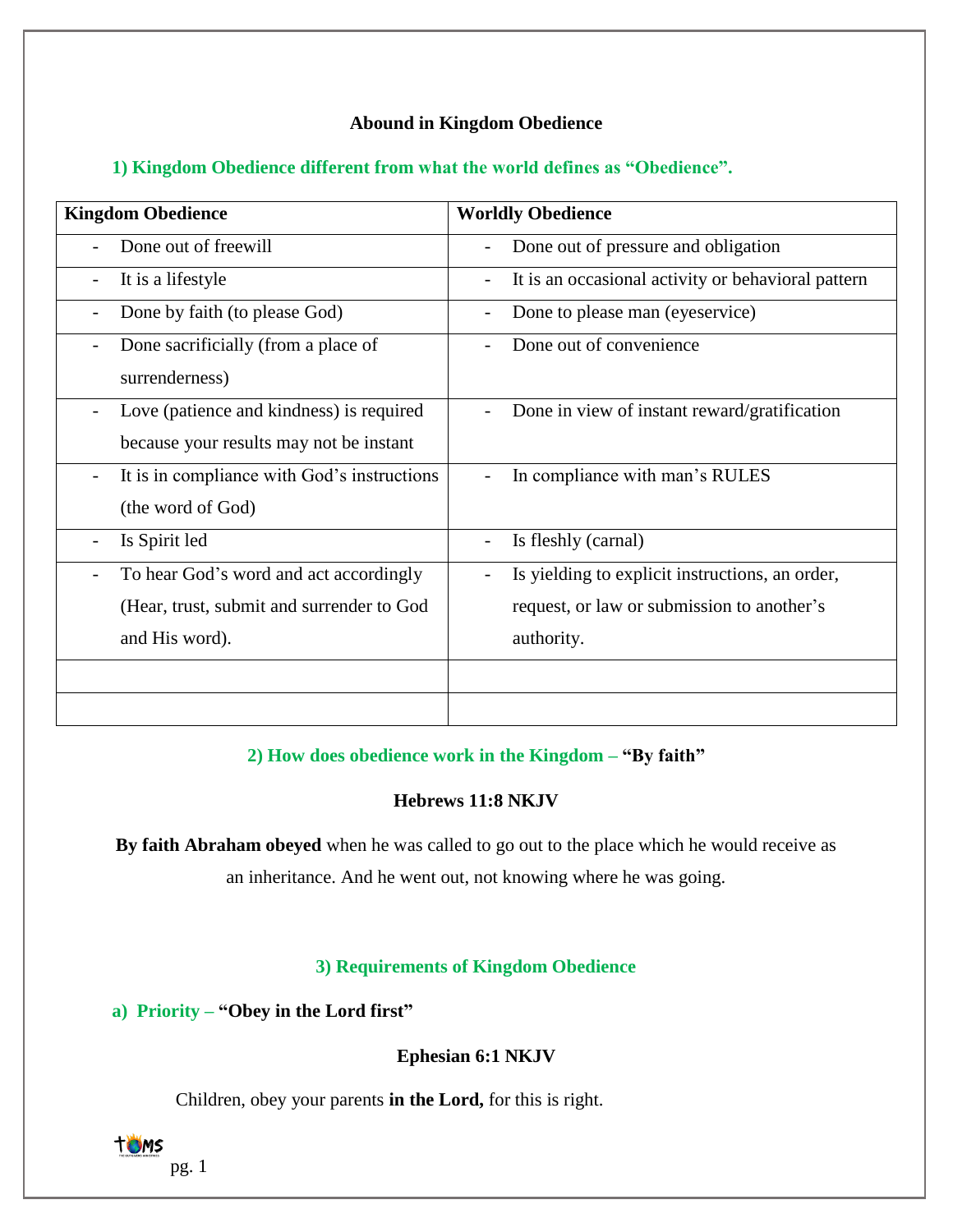#### **b) Promptness – "Obey Immediately"**

- **Abraham**

#### **Genesis 22:3 NIV**

**Early the next morning** Abraham got up and loaded his donkey. He took with him two of his servants and his son Isaac. When he had cut enough wood for the burnt offering, he set out for the place God had told him about.

#### - **Peter**

#### **Luke 5:5-6 NKJV**

But Simon answered and said to Him, "Master, we have toiled all night and caught nothing; **nevertheless at Your word** I will let down the net." And when they had done this, they caught a great number of fish, and their net was breaking.

#### **-James and John**

#### **Matthew 4:21-22 NKJV**

Going on from there, He saw two other brothers, James *the son* of Zebedee, and John his brother, in the boat with Zebedee their father, mending their nets. He called them, and **immediately** they left the boat and their father, and followed Him.

### **-Peter and Andrew**

#### **Matthew 4:18-19**

And Jesus, walking by the Sea of Galilee, saw two brothers, Simon called Peter, and Andrew his brother, casting a net into the sea; for they were fishermen. Then He said to them, "Follow Me, and I will make you fishers of men." They **immediately** left *their* nets and followed Him.